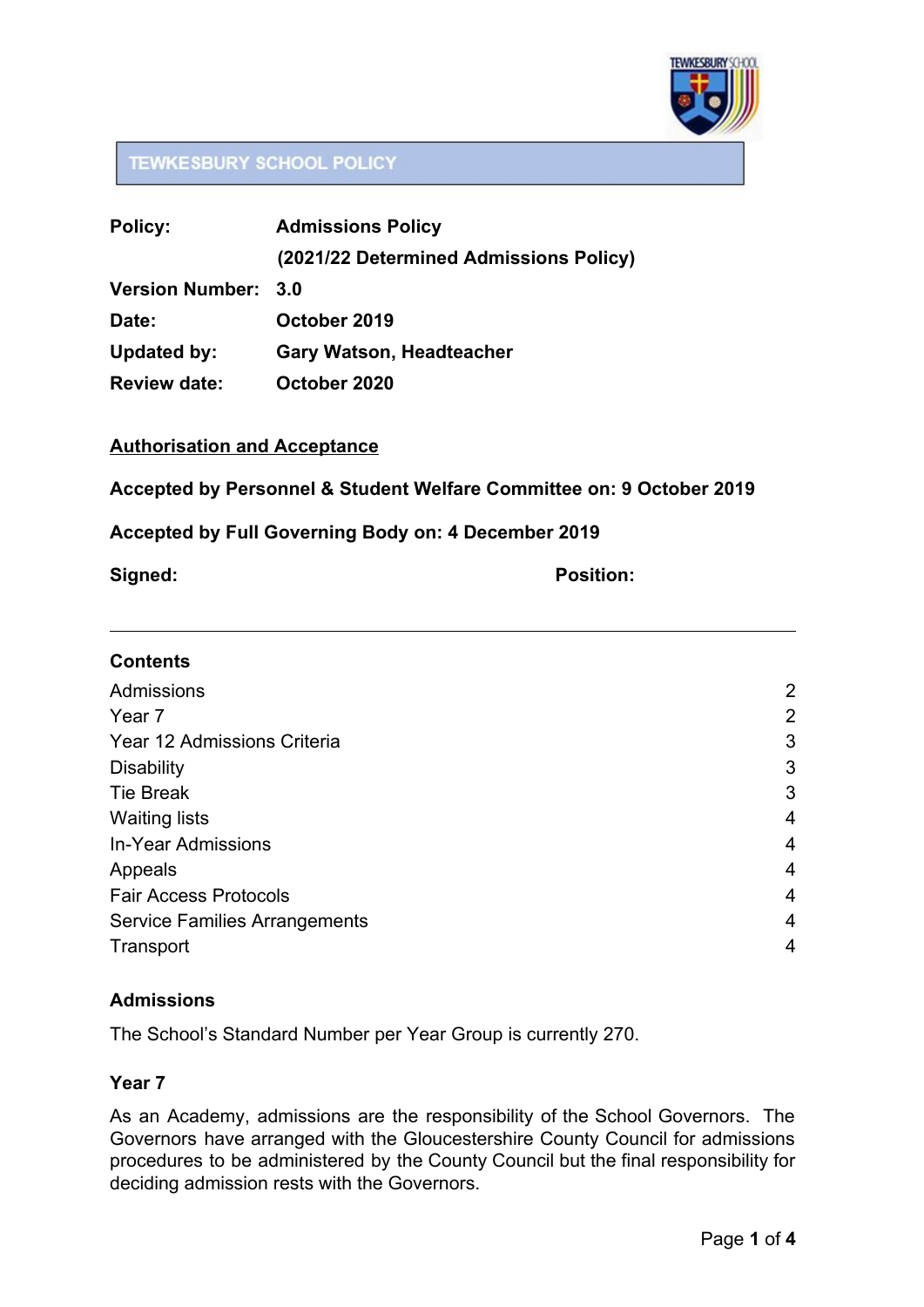## **Oversubscription Criteria**

Where applications for admission exceed the number of places available, the following criteria will be applied in the order set out below, to decide which children to admit:-

1. Children in Public Care (Looked After Children or previously Looked After Children)<sup>1</sup> Governors are aware of potential revisions to the School Admissions Code relating to the position of Looked after Children outside of England but have decided, at this juncture, not to make amendments to this policy but to await further guidance.

2. Children wishing to join who have a sibling ² that will be continuing to attend Tewkesbury School.

3. Children living in, or attending partner primary schools in the parishes of Tewkesbury Town, Ashchurch Rural with Walton Cardiff, Chaceley, Deerhurst, Forthampton, Northway, Teddington, The Leigh, Twyning and Wheatpieces at the time of their application. A map showing the area covered by these parishes is available from the Main School Office. Our partner primary schools are: Ashchurch County Primary School, Carrant Brook Junior School, Deerhurst & Apperley C of E Primary School, The John Moore Primary School, Mitton Manor School, Norton C of E School, Queen Margaret's School, Tewkesbury C of E Primary School, Tirlebrook School, Tredington County Primary School, Twyning County Primary School.

4. Children for whom only this particular school is appropriate due to an exceptional medical condition. This will only be considered if they are supported by a written statement from the child's doctor. This must demonstrate that there is a very specific connection between the medical need and the facilities/resources supplied by this school.

 5. Remaining places will be allocated on the basis of the proximity of the child's home to the school.<sup>3</sup>

<sup>&</sup>lt;sup>1</sup> Children in Public Care (Looked After Children) include: children in the care of the Local Authority, or being provided accommodation by the local authority in the exercise of their social services function. A 'looked after child' is a child who is (a) in the care of a local authority, or (b) being provided with accommodation by a local authority in the exercise of their social services functions (see the definition in Section 22(1) of the Children Act 1989) at the time of making an application to a school. In Gloucestershire, such children are referred to as Children in Care. This includes children who were adopted under the Adoption Act 1976 (see section 12 adoption orders) and children who were adopted under the Adoption and Childrens Act 2002 (see section 46 adoption orders). Under the provisions of s.12 of the Children and Families Act 2014, which amend section 8 of the Children Act 1989, residence orders have now been replaced by child arrangements orders. See Section 14A of the Children Act 1989 which defines a 'special guardianship order' as an order appointing one or more individuals to be a child's special guardian (or special guardians).

**²** Sibling refers to brother or sister, half brother or sister, adopted brother or sister, step brother or sister, or the child of the parent/carer's partner as well as children who are brought together as a family by a same sex civil partnership. In every case, the child must be living in the same family unit at the same address, at the time of application.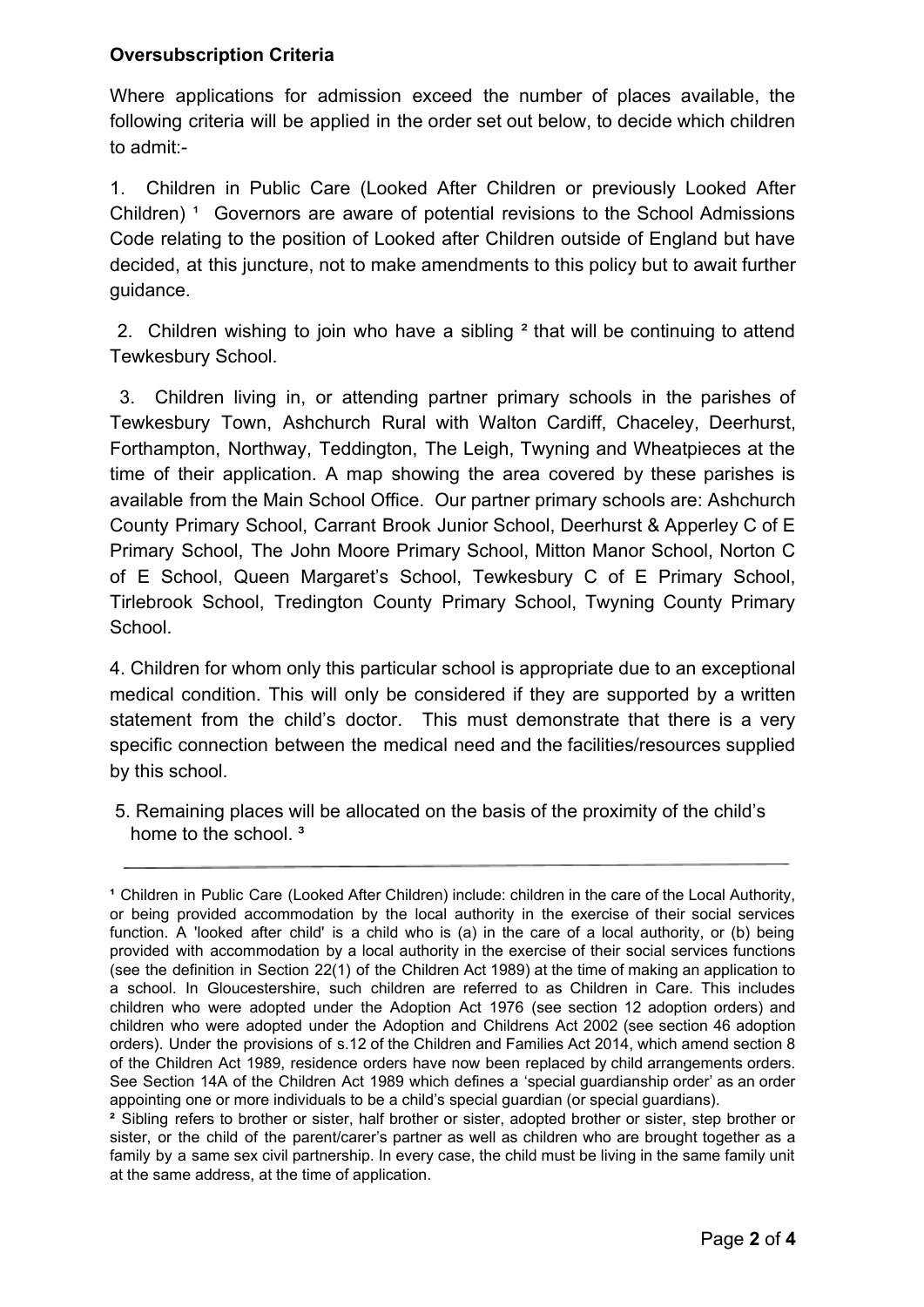**³** Distances are measured in the following way. Children with the strongest geographical claim, measured in a straight line from the child's home address (including flats) to the School Reception area using the Local Authority's computerised measuring system, with those living closer to the school receiving the highest priority.

# <span id="page-2-0"></span>**Year 12 Admissions Criteria**

The minimum requirement for entry to the Sixth Form is 5 GCSE's at grades 4 or C and above (or \*equivalent, as determined by the school) with further specific subject requirements.

The school has an open access policy of admission to Year 12 for one and two year courses and students are guided in their choice of course and level of study. However, the small number of students who have had their education permanently redirected to our alternative provision free school, Abbey View, will not be considered for entry into the Sixth Form.

Details of our open days will be displayed on the school website ([www.tewkesburyschool.org\)](http://www.tewkesburyschool.org/) and advertised in the local media as well as being available from the school office.

If your child is not offered a place in the Sixth Form an appeal can be made to the school office. Appeals will take place as set out below within 30 days of the appeal being lodged.

If the Sixth Form is over-subscribed we will apply the same oversubscription criteria as above.

\* Wales has retained grades A\* to E.

## <span id="page-2-1"></span>**Disability**

Students are admitted at age 11 without preference to ability or aptitude. Although we do not wish to discourage any prospective parent from considering the school, at the present time the structure of the buildings may restrict movement for children with some physical disabilities, although, we will make any reasonable adjustments to minimize this. If you would like to discuss any particular needs, please contact the school. Wherever possible, students with specific difficulties will be included in the full range of school activities.

Tewkesbury School will conform to the requirement to admit a child with an EHCP of **Special Educational Needs** that names the school, even if the school is full.

### <span id="page-2-2"></span>**Tie Break**

In the case of there being too many applicants for places and such applicants having identical claims to a place based on the priority criteria set out above, a further tie break will be used. Each applicant's name will be written on a blank sheet of paper and placed in a container. An appointed member of the Governing